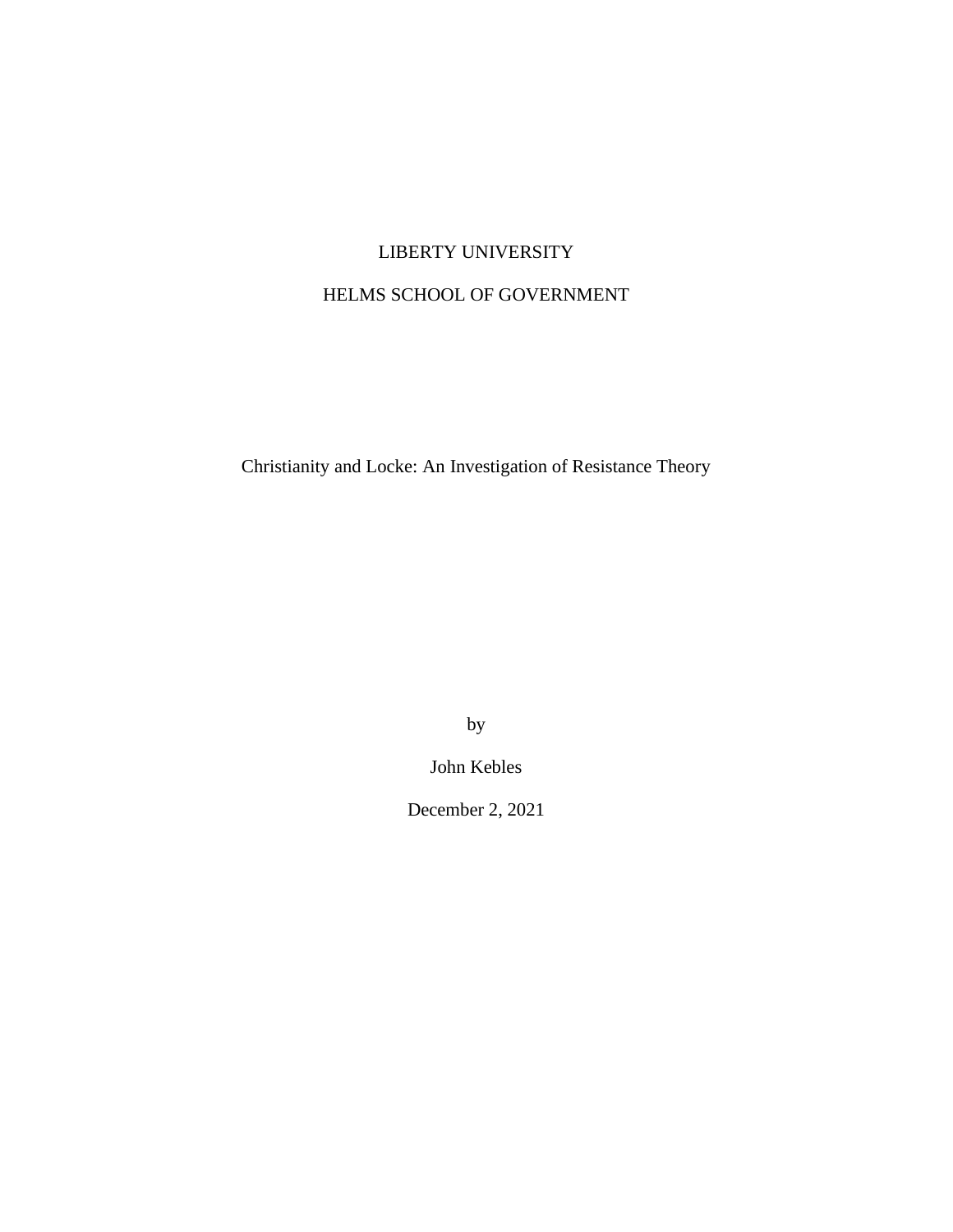#### **Abstract**

This paper will explore Locke's theory of the right of resistance by examining its relationship to Protestant resistance theories and Scripture. Concepts such as resistance, selfdefense, and the use of force will be examined from a biblical worldview in order to ascertain whether the right of resistance is a biblical concept, and if so, whether theology had any influence on Locke's theory. This paper will also examine to what extent Christians are compelled to resist tyrannical authority.

#### **Introduction and Research Question**

There is perhaps no other name more closely associated with the idea of unalienable rights than John Locke, with the only possible exception being Thomas Jefferson, who was himself inspired by Locke's writings. In his magnum opus, *Two Treatises of Government,* Locke outlines the unalienable rights of man, including life, liberty, and property. He explains that these rights are derived from natural law. He also illuminates a fourth right called the right of resistance. Locke believes that people have a right and a duty to resist an unjust law, and if necessary, also have the right to overthrow a ruler who has become a tyrant.

Locke arrives at this conclusion based on his idea of social contract, which states that men are born free, and enter into contractual obligations towards one another which form the basis of society and government.<sup>1</sup> This government exists to protect the rights of men, and if a ruler attempts to subvert or deny these rights then they are no longer a legitimate ruler but have become a tyrant. In Locke's view, by subverting the stated goal of government, the tyrant becomes the true rebel to society, having broken faith with the people.<sup>2</sup> Therefore, Locke concludes, the people owe no obligation to tyrants, but rather have a right and duty to resist and if necessary, overthrow them. If mankind's unalienable rights are derived from God, then does scripture also support the idea of the right of resistance, and if so to what extent is the use of force admissible for Christians?

#### **Methods**

In order to answer this question, two things must be investigated. Firstly, the Bible as the inerrant word of God must be examined for instances that either support or deny the existence of a right to resist. Secondly, Christian scholars and the history of church thought should be consulted in order to ascertain what prominent Christian minds determined regarding the right to resist and the proper use of force. It is also important to determine what influence Christian thought had on Locke's theory.

#### **Literature Review**

#### *Slaying Leviathan: Limited Government and Resistance in the Christian Tradition*

The first book this paper will examine, is a work entitled *Slaying Leviathan* by author and Professor Glenn Sunshine. The name draws its title from Locke's philosophical opponent Hobbes.

<sup>1</sup> Leo Strauss and Joseph Cropsey, "John Locke 1632-1704," in *History of Political Philosophy*, 3rd ed. (Chicago: University of Chicago Press, 1987): 497.

<sup>2</sup> Ibid, 504.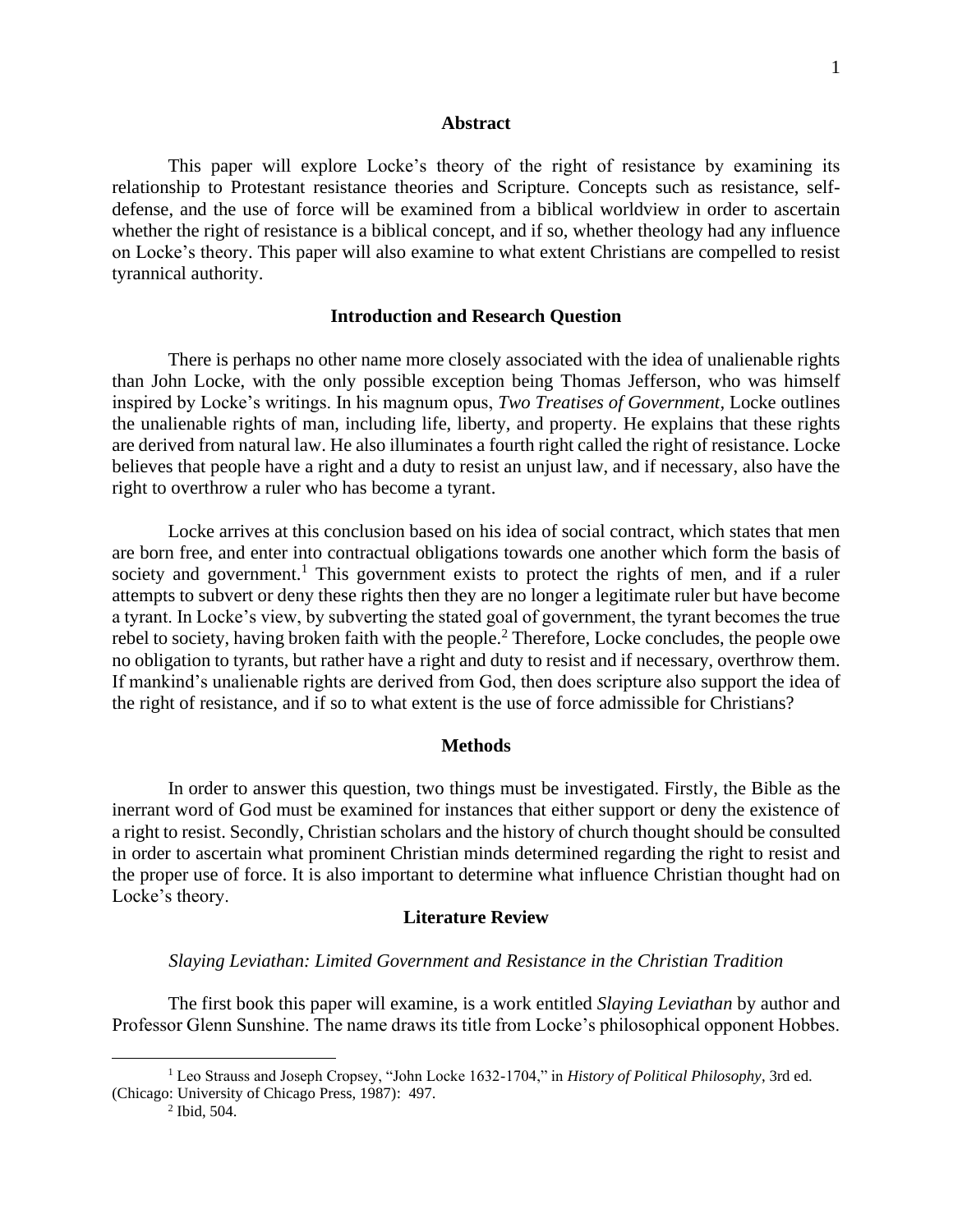Sunshine traces the roots of limited government in the Christian tradition throughout history beginning with early Christians in the Roman Empire. He offers examples of Christians who refused to burn incense as offerings to the Caesars and thus faced a martyr's death as examples of early resistance to government authority.<sup>3</sup> The idea of natural law comes from the ancient Greek philosopher Aristotle in his work *Politics*, which states that humans have intrinsic value, and that the role of government is to promote the good and virtue of society.<sup>4</sup> These notions are perfectly in line with biblical teachings.

Sunshine writes that the Christian solidification of natural rights came from the Decretists, a group of Christians who studied church laws. They include that because life is a gift from God, one cannot be deprived of it arbitrarily. This includes the forbiddance of suicide, meaning one must do what is necessary to preserve oneself.<sup>5</sup> This set the foundation for the idea of self-defense. John Calvin, the famous theologian, also pioneered a kind of covenantal theory of government, based on God's promise to Israel in the book of Exodus, which claims that government is based on the consent of the governed.<sup>6</sup> This is extremely similar to Locke's own social contract theory. The biggest difference between social-contract theory and covenant is the absence of God in social contract theory. For covenants, it is imperative that the covenant is made with and or before God, while this obligation is absent from Locke's social contract theory. Sunshine claims that the work, *Vindiciae Contra Tryannos* also influenced Locke's political thought.<sup>7</sup> This will be discussed later.

Protestant exile Christopher Goodman writes in, *How Superior Powers Ought to Be Obeyed by Their Subjects and Wherein They May Lawfully by God's Word Be Disobeyed and Resisted,* that Romans 13 only applies to legitimate kings and not tyrants with warped perceptions of right and wrong.<sup>8</sup> This is evidenced in verses 3-4, "For rulers are not a terror to good works, but to evil. Do you want to be unafraid of the authority? Do what is good, and you will have praise from the same."<sup>9</sup> Clearly Romans 13 is speaking of just rulers, not unjust rulers.

Regarding Locke's influences, Sunshine writes that Locke drew inspiration for social contract, rather than covenant, as the basis of government from Thomas Hobbes' *Leviathan*. <sup>10</sup> This is perhaps why Locke's work appears divorced from theology. Indeed, Locke rejected the idea of original sin, believing all men were born as blank slates.<sup>11</sup> However, Locke also accepted the idea that people were subject to divine and natural law, and that people have a right to life as a gift from their Creator because God is the source of all human rights.<sup>12</sup> Locke did not hold to the idea of the lesser magistrate, but rather, that individuals have the right to resist unjust rulers.

<sup>3</sup> Glenn S. Sunshine, *Slaying Leviathan: Limited Government and Resistance in the Christian Tradition* (Moscow, Idaho: Canon Press, 2020), 9.

<sup>4</sup> Ibid, 45.

<sup>5</sup> Ibid, 55.

<sup>6</sup> Ibid, 84.

<sup>7</sup> Ibid, 109.

<sup>8</sup> Ibid, 116.

<sup>9</sup> Romans 13:3-4 (CSB).

<sup>10</sup> Glenn S. Sunshine, *Slaying Leviathan*, 126.

 $11$  Ibid, 138.

 $12$  Ibid, 146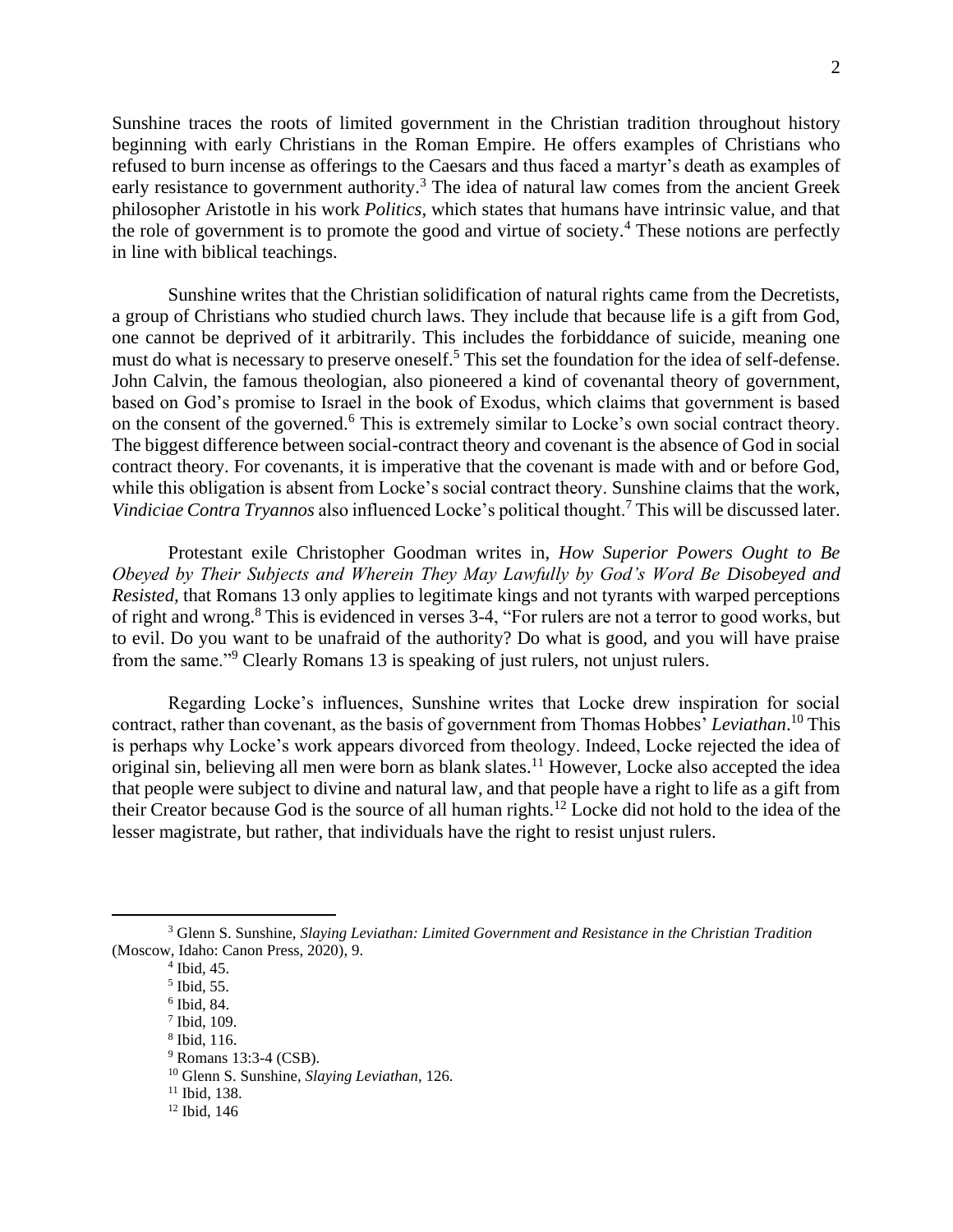#### *John Locke: Resistance, Religion and Responsibility*

In a chapter entitled, "Resistance and the Second Treatise," John Marshall explores the philosophical background of Locke, in particular his idea of the right of resistance. Locke wrote his *Two Treatises*, partly as a rebuttal of Sir Robert Filmer's work, *Patriarcha,* and partly as a pontification on social contract theory. Marshall writes that Locke's ideas in the *Two Treatises* are built on his earlier thoughts on property and religion. Locke believed that mankind was God's property and therefore had value. Additionally, it was mankind's ability to reason that gave him superiority over the dumb beasts.<sup>13</sup> It is clear that Locke, unlike many philosophes of the Enlightenment, agreed with Christianity, even writing, *The Reasonableness of Christianity*, in which he posits that all men have the intellectual abilities necessary to comprehend and achieve salvation.<sup> $14$ </sup> Locke represents one of the few Enlightenment philosophes who saw revelation and reason as being compatible.

Marshall writes that Locke originally believed in non-resistance up until the 1670s before changing his views to support limited conditions for individual resistance.<sup>15</sup> Marshall argues that Locke avoided framing his arguments from religious grounds because of the hypocritical nature of those who pushed for toleration, "Locke did not defend resistance in order to secure toleration in the *Two Treatises* because it would have lost him support for both resistance and toleration, and because he did not believe that those who would resist in order to secure 'toleration' desired or would establish genuine toleration."<sup>16</sup> Locke's *Two Treatises* are almost completely silent on resistance originating with religion.<sup>17</sup> While this does not have implications for Locke's personal beliefs, it does mean that Locke put forth an argument that could be made apart from any Scriptural backing, a construct of largely independent thought. However, this does not mean that the idea of the right of resistance, as Locke defines it, is necessarily incompatible with scripture.

#### *Reading the Bible with the Founding Fathers*

Daniel Dreisbach's chapter, "A Defense of Liberty Against Tyrants," found in his book, *Reading the Bible with the Founding Fathers*, compares Scripture against the backdrop of the American Revolution, a fitting setting to examine the biblical sentiments of resistance. Dreisbach cites several passages of Scripture that seemingly support the idea of unlimited submission, such as Romans 13:1-7, and 1 Peter 2:13-17. However, Dreisbach does not hold to the doctrine of unlimited submission as being the correct biblical interpretation, as he importantly cites Acts 5:29 which requires believers to, "Obey God rather than men."<sup>18</sup> He qualifies this by showing examples from Scripture, of disobedience to civil authorities in order to obey the Lord. Dreisbach cites the Apostle Paul who preached the gospel despite being thrown in prison for doing so. After Paul was

<sup>13</sup> John Marshall, "Resistance and the Second Treatise," in *John Locke: Resistance, Religion and Responsibility.* (Cambridge: Cambridge University Press, 1994): 206.

<sup>14</sup> John Locke and Ian T Ramsey, *The Reasonableness of Christianity; with A Discourse of Miracles; and Part of a Third Letter Concerning Toleration* (Stanford, CA: Stanford University Press, 1958).

<sup>15</sup> John Marshall, "Resistance and the Second Treatise," 220.

<sup>16</sup> Ibid, 291.

 $17$  Ibid.

<sup>&</sup>lt;sup>18</sup> Daniel L. Dreisbach, "A Defense of Liberty against Tyrants: The Bible, the Right of Resistance, and the American Revolution," in *Reading the Bible with the Founding Fathers* (New York: Oxford University Press, 2017), 2.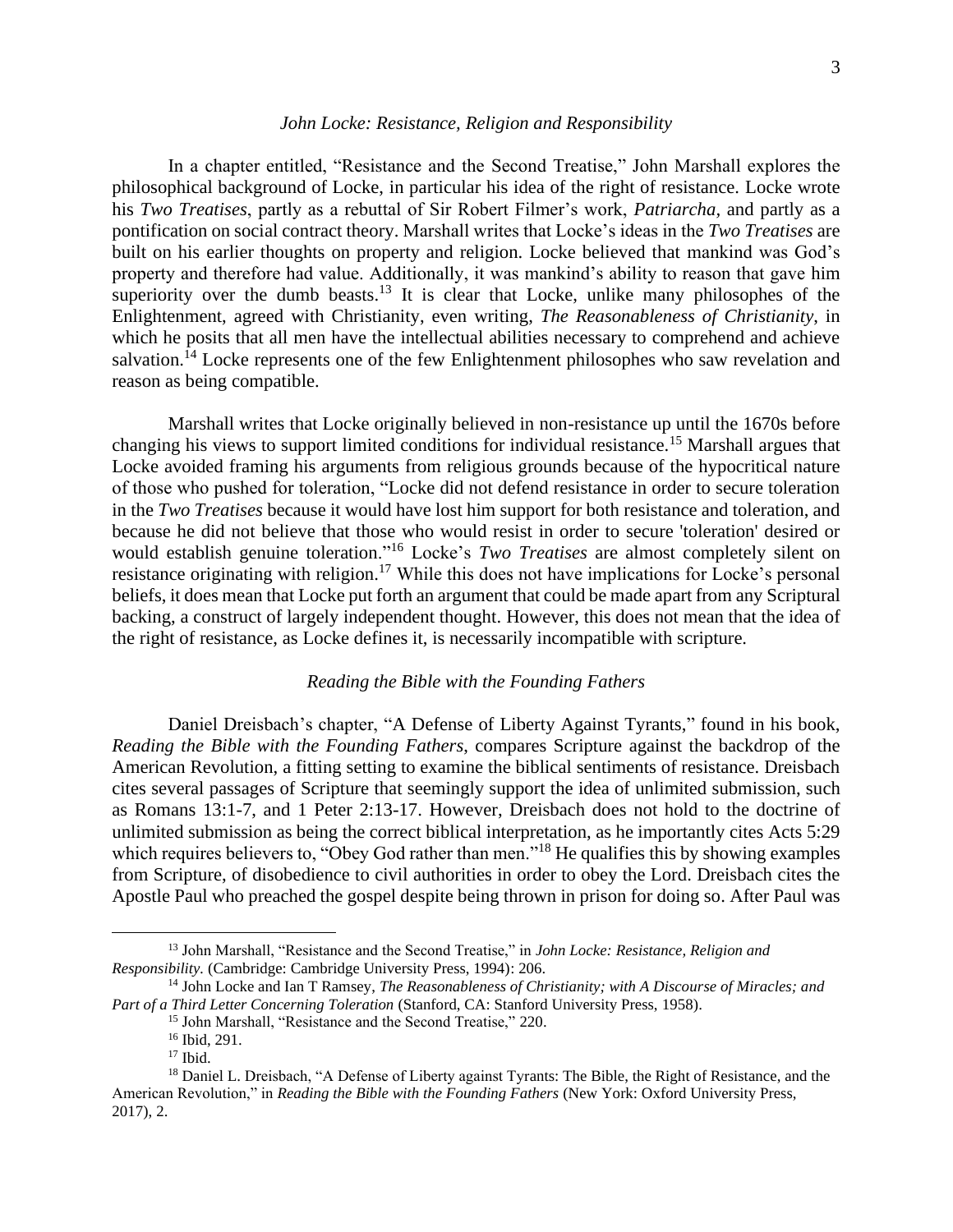beaten and released, the first thing he did was preach the gospel in direct opposition to the authorities. He also cites Daniel, Shadrach, Meshach, and Abednego, who disobeyed the direct orders of the king.<sup>19</sup> Although not mentioned in this work, it is interesting to observe the actions of Moses in the book of Exodus as he implores Pharoah to release the Israelite slaves according to God's will. This could be interpreted to mean that God does indeed bestow authority on the rulers of the Earth, though he does not intend for them to become tyrants or abuse their authority.

Quoting Martin Luther, Dreisbach notes that many church scholars believe the Bible does not condone violence when it instructs believers to disobey commands that are contrary to God's law.<sup>20</sup> However, he also quotes John Calvin, who writes that, "earthly princes deprive themselves of all authority when they rise up against God…"<sup>21</sup> Recounting the wars of religion between Protestants and Catholics which climaxed in the Saint Bartholomew's Day Massacre, Dreisbach shows how many Protestants, began to question the doctrine of unlimited submission.<sup>22</sup> Resistance theorists such as John Knox and John Ponet in the sixteenth and seventeenth centuries began to assert a doctrine of resistance, which claims Christians have a right and duty to overthrow tyrants.<sup>23</sup>

#### *Vindiciae Contra Tyrannos*

Dreisbach also touches on the work, *Vindiciae Contra Tyrannos,* which explains that Christians should resist tyrants, though they must seek restitution through a lower magistrate, or a lower civil authority. In this way, Christians would not form or give credence to anarchy and mob rule but would still have a way to redress wrongs.<sup>24</sup> This idea seems to be consistent with both the Scriptural idea of submission to authority and resistance to unjust commands. Dreisbach explains that the American patriots saw the Continental Congress as an authentic lower magistrate, and therefore their resistance was not an act of disobedience to God.<sup>25</sup> Appropriately, John Adams cited *Vindiciae Contra Tyrannos* as being one of the most influential documents that shaped the American Revolution.<sup>26</sup> Dreisbach writes, "This idea was expressed in the popular motto of the War for American Independence, embraced by both Benjamin Franklin and Thomas Jefferson: "Rebellion [or Resistance] to tyrants is obedience to God."<sup>27</sup>

#### *Lex, Rex; or, The Law and the Prince*

Dreisbach also cites the work, *Lex Rex,* by Scottish Minister Samuel Rutherford. Rutherford claims that the law is above the king, in direct opposition to the idea of the absolute divine right of kings.<sup>28</sup> In his work, Rutherford also attempts to justify self-defense as a biblical concept. He states that because of God's commandment not to kill, Christians may not commit suicide, and further, that they are perfectly within the law to preserve their own life. Rutherford

- <sup>23</sup> Ibid. <sup>24</sup> Ibid, 13.
- $25$  Ibid.
- <sup>26</sup> Ibid, 10.
- <sup>27</sup> Ibid, 16.
- <sup>28</sup> Ibid. 14.

<sup>&</sup>lt;sup>19</sup> Daniel L. Dreisbach, "A Defense of Liberty against Tyrants," 4.

<sup>20</sup> Ibid, 6.

 $21$  Ibid, 7.

 $22$  Ibid, 9.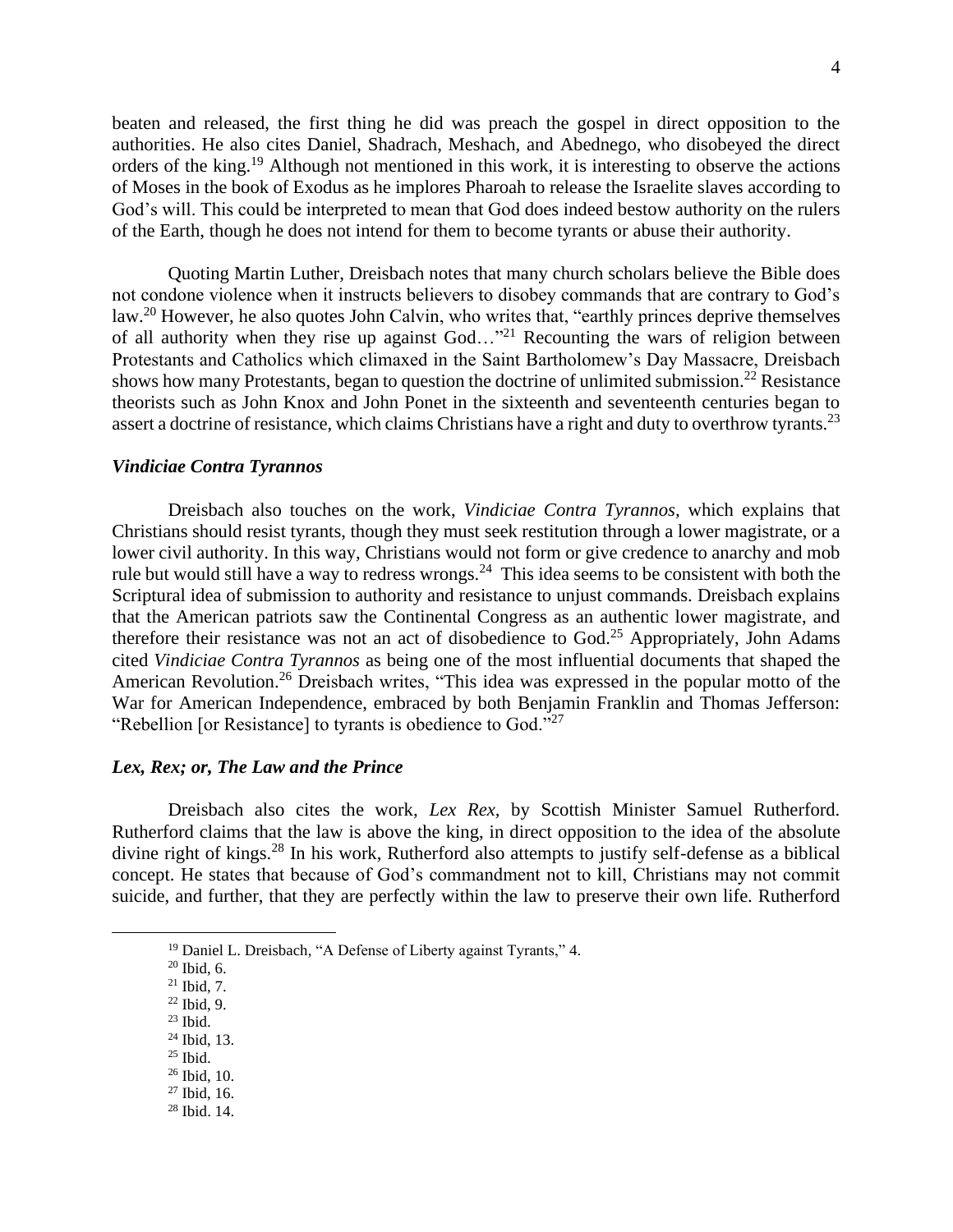notes some important caveats to the use of self-defense, which include first addressing the abuse with words and petitions, and if that fails, to flee. If the first two are exhausted then an individual may passively resist an unjust command, and if all else fails, then they may actively resist an unjust command, including the use of force if their life is in danger.<sup>29</sup> To defend this idea, Rutherford cites David's many encounters with Saul, including when David could have killed Saul but chose not to immediately resort to violence.<sup>30</sup>

Dreisbach provides ample evidence to support the biblical idea of resistance to tyrannical authority. He does not rely on John Locke's reasoning behind the idea of resistance, instead focusing on the Protestant tradition. However, it would seem that Locke's idea of the right of resistance, is very similar to the Protestant idea of the right of resistance. An important difference is that Locke believed that the people form the government apart from God, and therefore the power to dissolve the government rests with the people,  $31$  whereas Protestants believe that authority is bestowed by God, and that if a Tyrant disobeys God's commands and abuses his power, then he should be resisted. This distinction displays the fundamental difference between social contract theory and covenant.

According to Locke, a Tyrant breaks faith with society by placing his own interests above those of the people.<sup>32</sup> Reverend Samuel West concurs with this assessment in his 1776 Massachusetts election sermon, citing natural law: that the goal of government is to promote the general good and to preserve the rights of men. When a ruler subverts these goals, West concludes that they become agents of Satan, and therefore Christians have a duty to oppose them.<sup>33</sup> Both the Protestant tradition and the ideas of John Locke are congruent with an important distinction as to the origin of the right, namely, that the right of resistance is either a duty from God or else it exists purely as a social contract.

## "The American Revolution, Romans 13, and the Anglo Tradition of Reformed Protestant Resistance Theory"

In a journal article for *American Political Thought,* William T. Reddinger draws a distinction between two different schools of thought regarding a Christian right to resistance: the Lockean view and the Lockean-Reformed view. The Lockean view is self-evident, meaning the acceptance of Locke's ideas of social contract apart from theology. Reddinger claims that the Lockean-Reformed view, which holds that Locke's right of resistance and Protestant resistance theories are compatible, is the weaker of the two views.<sup>34</sup> He writes that there are also two traditions behind resistance, Continental Protestant Resistance Theory, and Anglo-Protestant Resistance Theory. The main difference between these two traditions is whether the right of resistance is given to lower magistrates, as in the Continental view, or if it is also granted to

<sup>&</sup>lt;sup>29</sup> Daniel L. Dreisbach, "A Defense of Liberty against Tyrants," 15-16.

<sup>30</sup> Ibid, 15.

<sup>31</sup> Leo Strauss and Joseph Cropsey, "John Locke 1632-1704," 504.

 $32$  Ibid.

<sup>33</sup> Daniel L. Dreisbach, "A Defense of Liberty against Tyrants," 21-22.

<sup>34</sup> William T. Reddinger, "The American Revolution, Romans 13, and the Anglo Tradition of Reformed Protestant Resistance Theory," *American Political Thought* 5, no. 3 (2016): 361.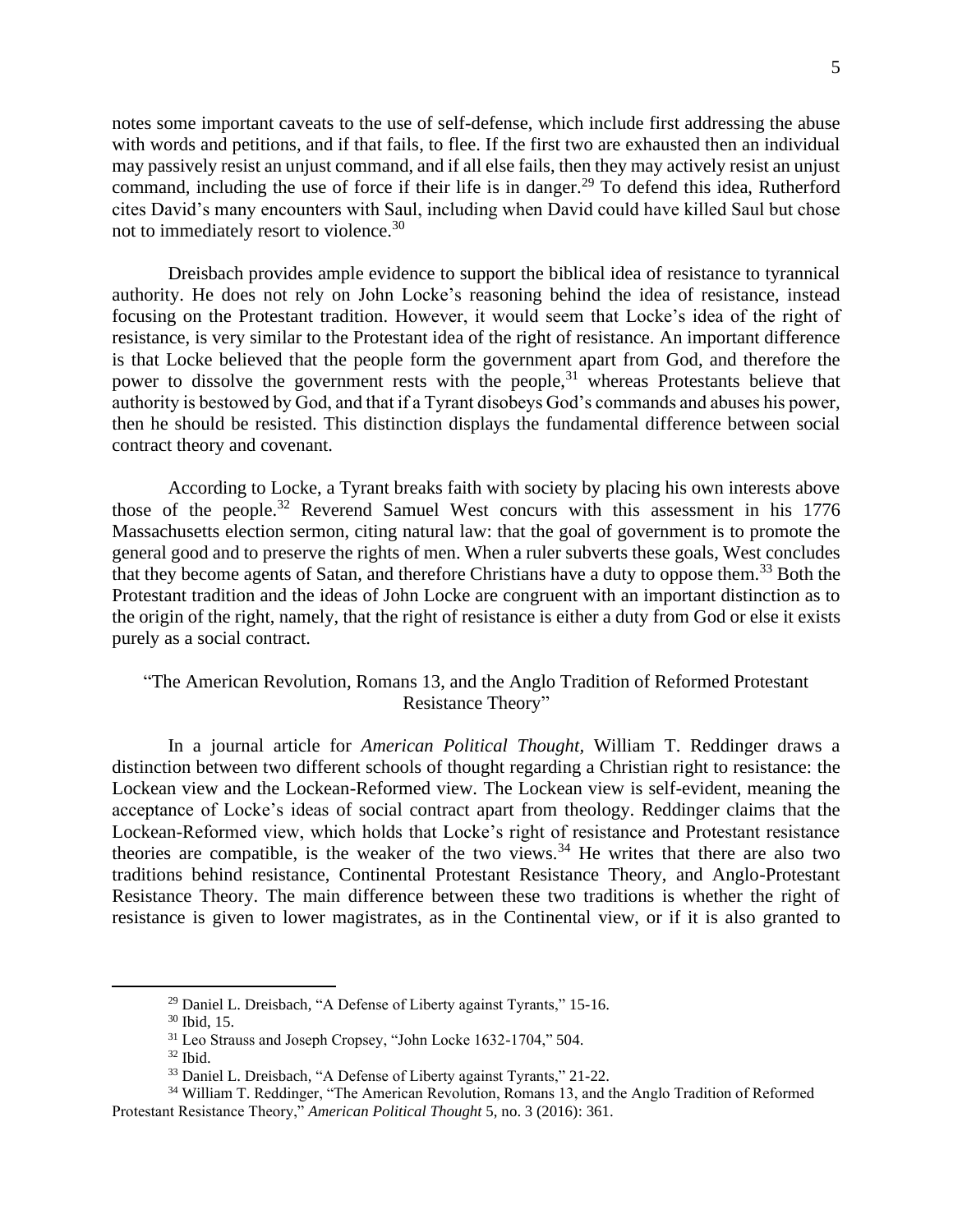individuals as in the Anglo view.<sup>35</sup> The Anglo view is a component of the Lockean-Reformed view, which extends the right of resistance to individuals through natural law.

Reddinger points out that, a reason to suspect that the Anglo tradition may be less internally consistent is that it is difficult to reconcile Locke's statement that "reason is our only star and compass" with the idea that the "infallible rule of interpretation of Scripture is Scripture itself."<sup>36</sup> This is indeed difficult to reconcile, though reason and revelation are not mutually exclusive. However, Christians must have an individual right of resistance if they are to be obedient to God's Word, since they themselves are subject to God's law, unable to rely on a lower magistrate to intermediate between themselves and God. If not, how were biblical figures such as Daniel, David, and Paul justified in their resistance to authority? They did not have lower magistrates interceding on their behalf. Shadrach, Meshach, and Abednego acted as individuals, mandated by God, when they resisted king Nebuchadnezzar. It would seem that though reliance on reason alone goes against the teachings of Scripture, reason, when subject to Scripture, is not a bad thing. Indeed, theology was once considered the queen of the sciences. Additionally, Reddinger fails to note that Locke, an Englishman, came from the Anglo-tradition. It would make sense that Locke drew his own ideas from prominent protestant ideas of resistance that formed the Anglo view.

"Resistance and Romans 13 in Samuel Rutherford's *Lex, Rex*"

This article by Ryan McAnnally-Linz, published in the *Scottish Journal of Theology,* also explores Rutherford's *Lex Rex*, but most significantly, the passages pertaining to Romans 13. Against traditional interpretations of the text, Rutherford uses Romans 13 to support his position of the legitimacy of violent resistance to tyrannous authorities under limited circumstances.<sup>37</sup> It is because of Rutherford's distinction between the office, as it was intended to be used, and not how a man may abuse the office, that he is able to clarify what he believes Paul's meaning was in Romans.

Clearly Christians suffered under the persecution of Emperor Nero, but Rutherford believes that Paul called for recognition of the office, not the man himself.<sup>38</sup> Rutherford writes that while the office of the king is of God, that the choosing of the king is from the people.<sup>39</sup> A good example that can be examined in Scripture is the anointment of Saul. 1 Samuel 8:19 says that the people demanded a king, and in 1 Samuel 9:17, it says, "When Samuel caught sight of Saul, the Lord said to him, 'This is the man I spoke to you about; he will govern my people.'<sup>140</sup> It is unclear whether the people chose Saul by demanding a king, or whether God anointed Saul. Rutherford insists that Saul was only crowned king after the endorsement of the Hebrew elders at Mizpah in 1 Sam 10:9– 25. Likewise, David recognized Saul as God's anointed, and did not take the throne until he was crowned by the people of Judah at Hebron.<sup>41</sup> Rutherford believes that the people, as a community, hold the power of government. Similarly, Locke writes in his *Two Treatises*:

<sup>35</sup> William T. Reddinger, "The American Revolution," 362.

<sup>36</sup> Ibid, 387.

<sup>37</sup> Ryan McAnnally-Linz, "Resistance and Romans 13 in Samuel Rutherford's Lex, Rex.," *Scottish Journal of Theology* 66, no. 2 (May 2013): 142.

 $38$  Ibid, 156.

<sup>39</sup> Ibid, 144.

<sup>40</sup> 1 Samuel 9:17 (CSB).

<sup>41</sup> Ryan McAnnally-Linz, "Resistance and Romans 13," 145.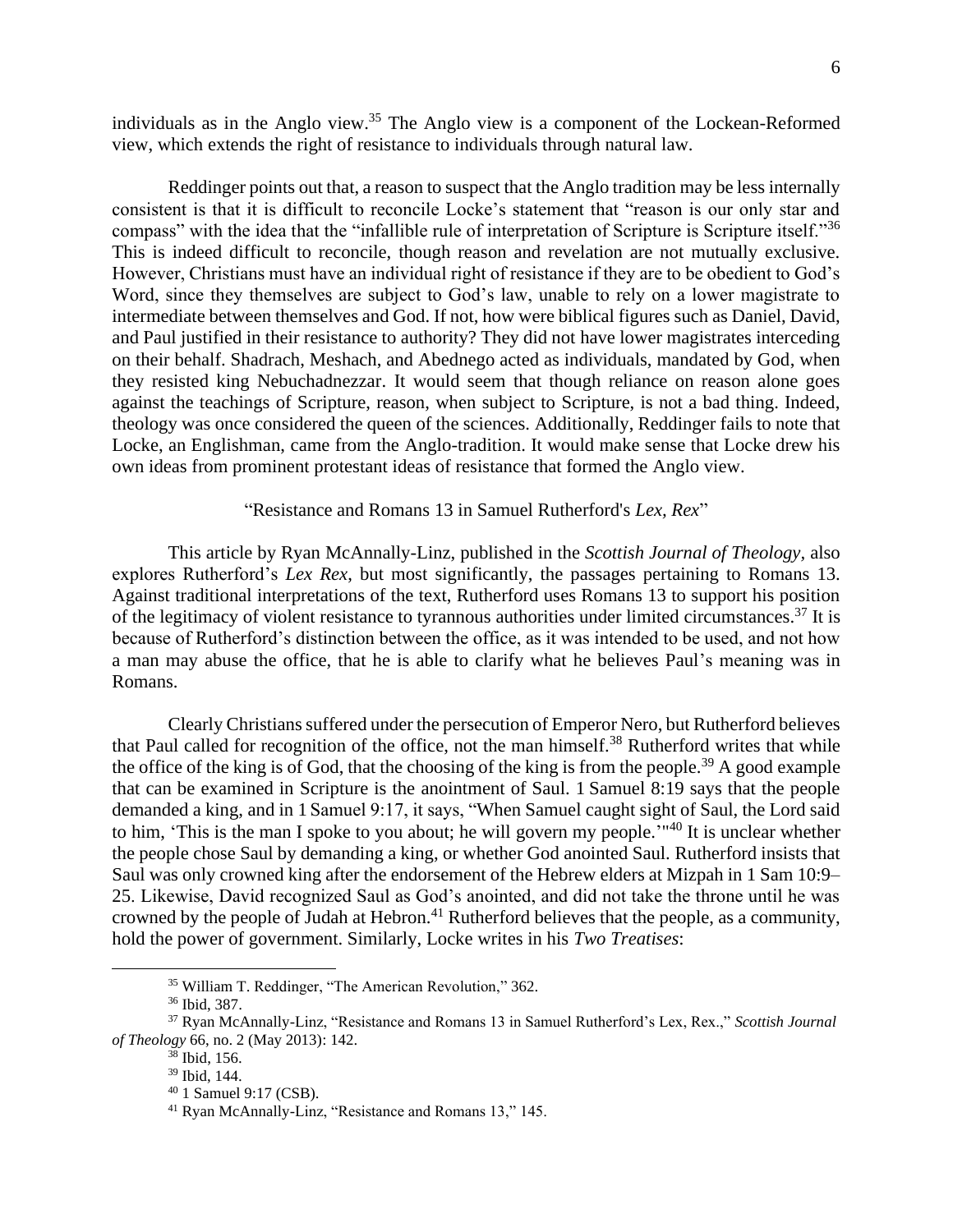The Majority may retain the legislative power, and then the government is a democracy; or may entrust it to some few men, and then the government is an oligarchy; or may put the power into the hands of one man, under one set of terms or another, and then it is one form of monarchy or another. But in every case, only majority consent can found the government; all forms of government (remembering that absolute monarchy is not a form of government), from "perfect democracy" to "hereditary monarchy" are equally founded on majority consent.<sup>42</sup>

Clearly these two scholars agree on this point, however Rutherford holds to a providential position, and believes that God ultimately appoints a king through the election of the people. He believes that power does not come directly to a king from God, but that, "the Lord and the people giveth a crown by one and the same action."<sup>43</sup> He is not describing an absolute power, however, as both the king and the people have a civil obligation towards one another, as well as an obligation to God. Rutherford writes that the goal of government is to promote the good of society, and that in order to meet his obligations as ruler, the monarch must strive towards this goal. He defines the good of society under a ruler as "that the people may lead a godly and peaceable life under him."<sup>44</sup>

This is an excellent example of the Lockean-Reformed view of the right of resistance, since Rutherford's reasoning is very similar to Locke's own interpretation of the role of government: to preserve the rights of men. When a tyrant breaks his obligation towards the people and the good of society, he becomes the true rebel and an illegitimate authority. According to both Rutherford and Locke, an authority which no longer pursues the goal of government but instead pursues selfish ends ceases to be an authority.<sup>45</sup>

### *Defending the Declaration: How the Bible and Christianity Influenced the Writing of the Declaration of Independence*

In his book, *Defending the Declaration*, author and lawyer Gary Amos argues that despite the popular depiction of a deistic Locke who based his conclusions on reason alone, Locke did in fact derive many of his conclusions from Scripture. Amos points out that Locke explicitly stated both nature and Scripture are declarations of God's eternal law, and his *Second Treatise* is abundantly filled, sometimes with whole pages, that reference Scripture.<sup>46</sup> Amos takes this revelation a step further, by claiming that Locke was not only reliant on Scripture in addition to reason, but also that he was not a deist. He cites an essay by Locke which reads, "The holy scripture is to me, and always will be, the constant guide of my belief; and I shall always hearken to it, as containing infallible truth relating to things of the highest concernment."<sup>47</sup> Additionally, Locke

<sup>42</sup> John Locke and Peter Laslett, *Two Treatises of Government* (Cambridge: Cambridge University Press, 1960), (§)132.

<sup>43</sup> Ryan McAnnally-Linz, "Resistance and Romans 13," 146.

<sup>44</sup> Ibid, 147.

<sup>45</sup> Ibid, 151-152.

<sup>46</sup> Gary T. Amos, *Defending the Declaration: How the Bible and Christianity Influenced the Writing of the Declaration of Independence* (Brentwood, Tennessee: Wolgemuth & Hyatt Publishers Inc., 1990), 54.

<sup>47</sup> Ibid., 55.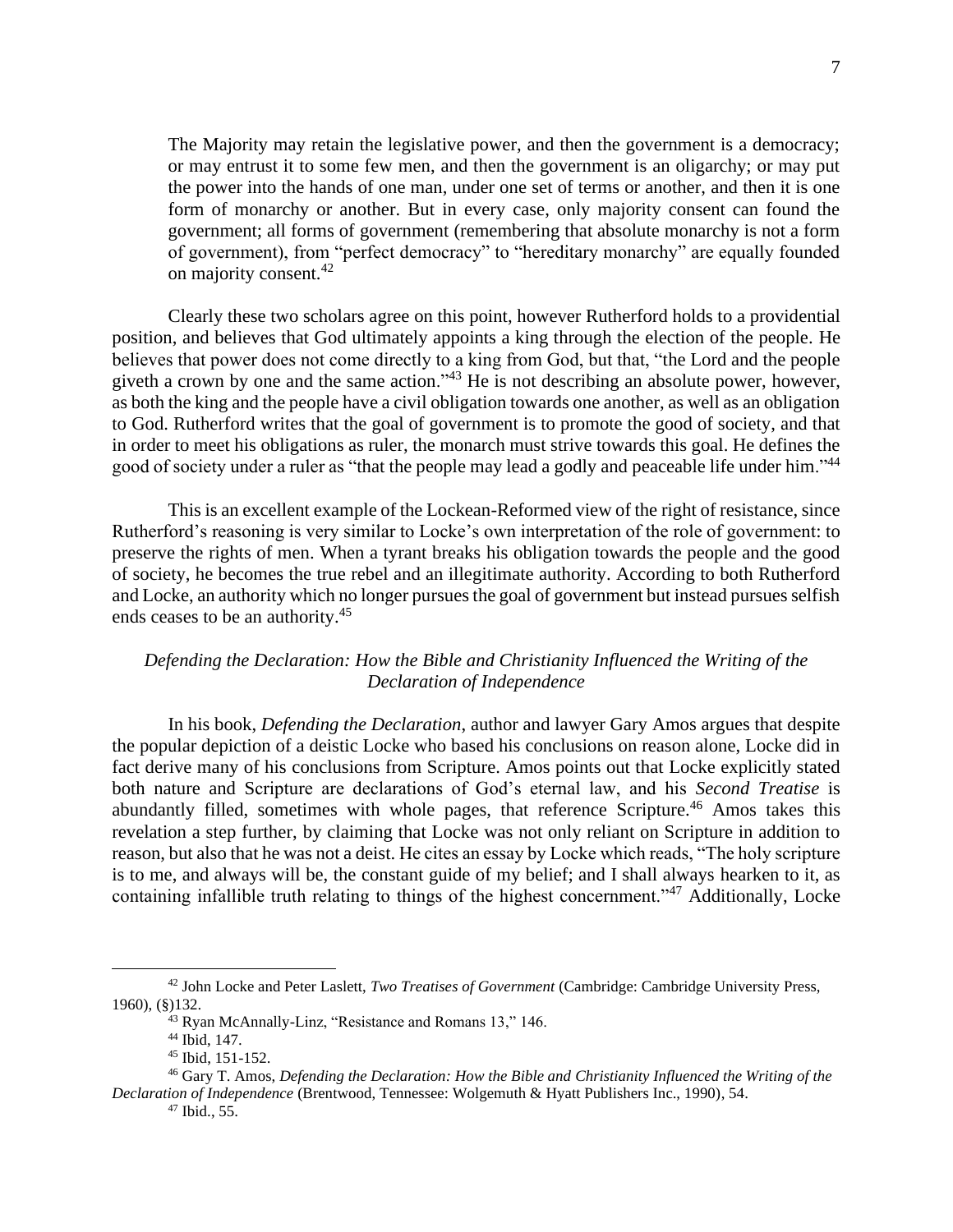writes that without believing in the saving grace of Jesus as the Messiah all men will be counted as sinners and transgressors.<sup>48</sup>

When Locke writes of the law of nature, Amos argues that he does not mean it as most Enlightenment philosophes do, with a deistic philosophical origin. Locke explains that the "law of nature" is God's general revelation of law in creation, which he also writes supernaturally on men's hearts.<sup>49</sup> He repeatedly links both God and natural law together with the phrase "the law of God and nature."<sup>50</sup> Additionally, theologian Samuel Rutherford repeatedly used the phrase "law of nature" in the same sense that Locke used the term.<sup>51</sup> This would seem to suggest in some sense that Locke's ideas were based in Scripture, though social contract still differs from the idea of covenant, as previously mentioned.

Regarding the right to resistance, Amos cites the biblical account of king Joash. In this account, the people of Israel deposed Queen Ahaziah because of her illegitimate claim to the throne of Israel, instead crowning young Joash king.<sup>52</sup> This account describes a covenant rather than a social contract. However, both social-contract and covenant hold in common the belief of a right to resistance if a material breach of the respective conditions of the contract or covenant occurs. Amos writes that,

…if through acts of tyranny the highest ruler in a country forfeits his right to rule, lower officers who still have a right to rule can declare a change in government. Those who have a right to rule must be representing the law and "the people," because the people can resist tyrants only through lawful representatives. Lower rulers must act to defend the covenant or compact of government.<sup>53</sup>

This is clearly an acceptance of the doctrine of the lower magistrate, though Amos also writes that, "… 'the people' cannot become a destroying mob, acting apart from the direction of lawful representatives. If they do, they lose their right to resist."<sup>54</sup> From this it is clear that Amos disagrees with an individual right of resistance, precluding the use of force.

#### **The Use of Force**

In order to fully understand whether Locke's idea of the right of resistance is fully compatible with Scripture, it is important to determine what constitutes resistance, and to what extent a Christian can resist. As already mentioned, Samuel Rutherford believed in limited situations where resistance was justifiable. "Rutherford is clear that excessive taxation is not sufficiently tyrannous to merit a violent response. In fact, in matters concerning property, and even physical beatings which do not result in maiming or death, Rutherford precludes 'any act of reoffending' in response."<sup>55</sup> His reasoning is that in instances that do not involve life-or-death

<sup>48</sup> Amos, *Defending the Declaration*, 55.

 $49$  Ibid, 57.

<sup>50</sup> Ibid.

<sup>51</sup> Ibid, 64.

<sup>52</sup> Ibid, 131.

<sup>53</sup> Ibid, 132.

<sup>54</sup> Ibid.

<sup>55</sup> Ryan McAnnally-Linz, "Resistance and Romans 13," 153.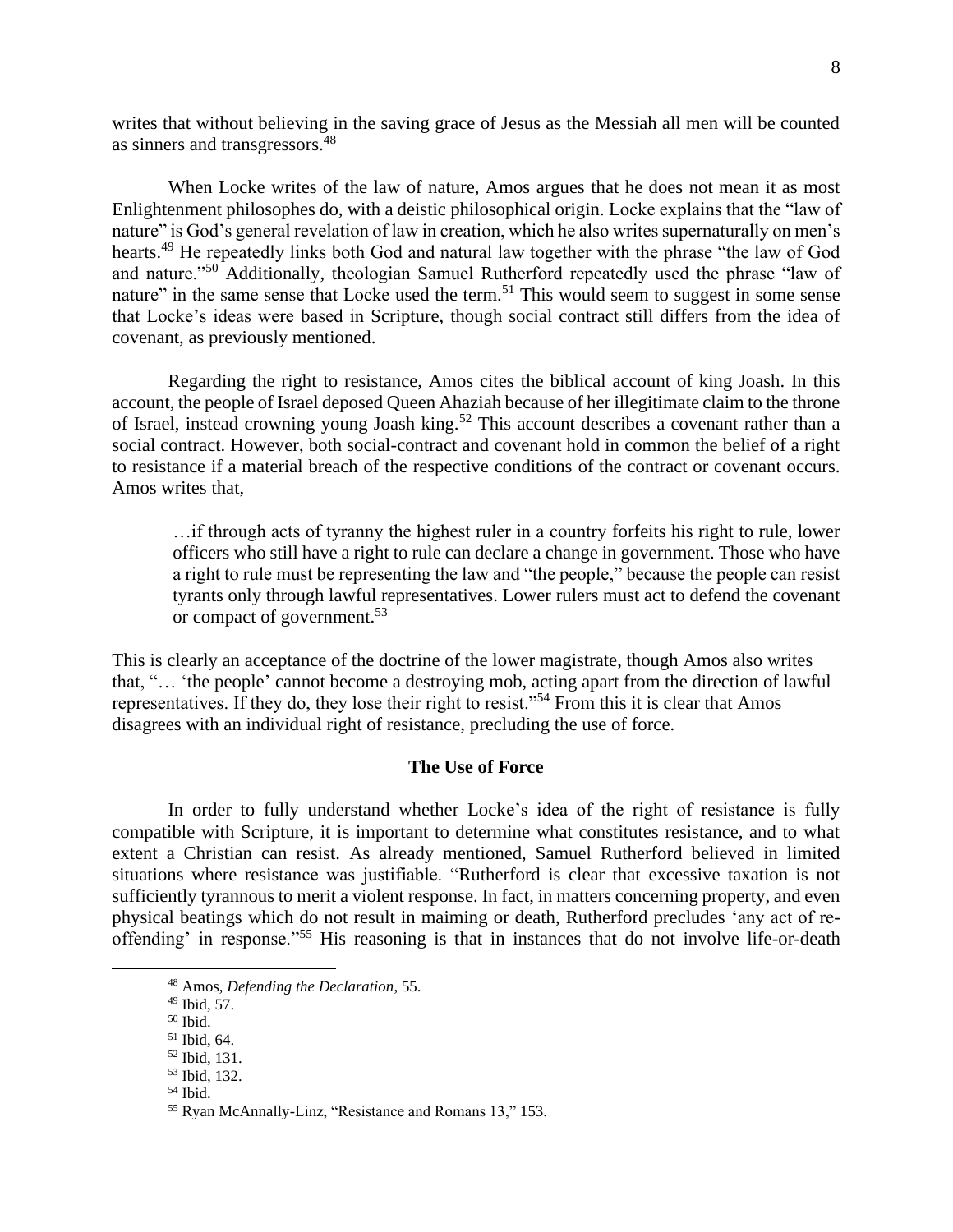scenarios, a Christian has limited dominion, meaning Christians are called not to respond with violence. The difference comes when a person's life is directly threatened, since a Christian is not at liberty to dispose of their own life.<sup>56</sup>

Locke argued that a primary driver of human motivation was a sense of self-preservation.<sup>57</sup> It could be argued however, that Christ laid down his life for mankind. 1 John 3:16 says, "By this we know love, because He laid down His life for us. And we also ought to lay down our lives for the brethren." <sup>58</sup> With this in mind, it would appear that the use of force must be used with extreme discretion and should only be implemented if the situation is unavoidable.

When considering whether the use of force is justifiable for a Christian, an important aspect to consider is the right of self-defense. Locke considered the foundation of government to be the protection of rights, namely, life, liberty, and property. Rutherford dismisses the idea of force to defend property, however, both Locke, Rutherford, and Aquinas come to similar conclusions regarding the use of force to defend life. Locke writes that, "When a king has dethroned himself, and put himself in a state of war with his people, what shall hinder them from prosecuting him who is no king, as they would any other man, who has put himself into a state of war with them?"<sup>59</sup> Locke places a strong emphasis on the natural desire for self-preservation, a desire which he qualifies with theological backing. He writes, "the workmanship of one omnipotent, and infinitely wise Maker.... Made to last during his, not one another's pleasure."<sup>60</sup>

Rutherford tends to favor the doctrine of the lower magistrate, however in extreme instances of corruption he also advocates for an individual right of resistance.<sup>61</sup> He views this right through the lens of defending oneself against an unjust ruler. To fortify what has already been stated, Rutherford does not advocate for an immediate resort to violence, he instead insists that supplication should be the first step to redress. Interestingly, because an entire nation cannot flee from an unjust ruler, Rutherford says that if supplication fails, then the nation is justified in passing over flight in favor of violent resistance.<sup>62</sup> He does not however, outline the criteria for when a monarch has become a tyrant and when a tyrant should be resisted.

A third, but crucial Christian philosopher who wrote on the idea of self-defense is Saint Thomas Aquinas. Aquinas writes that for a Christian to exercise self-defense, they must not be intent on killing as a matter of the heart, though it is admissible as a natural consequence of defense. Force is to be applied only to stop the threat from continuing.<sup>63</sup> Aquinas writes, "Legitimate" defense can be not only a right but also a grave duty for one who is responsible for the lives of others. The defense of the common good requires that an unjust aggressor be rendered unable to

 $56$  Ibid.

<sup>57</sup> John Locke, *Two Treatises of Government,* (§)168.

<sup>58</sup> 1 John 3:16 (CSB).

<sup>59</sup> John Locke, *Two Treatises of Government,* (§)239.

<sup>60</sup> G. R. Morgan, "Locke and the Right of Self-Defense," *The Indian Journal of Political Science* 43, no. 2 (1982).

<sup>61</sup> Ryan McAnnally-Linz, "Resistance and Romans 13," 153-154.

<sup>62</sup> Ibid. 154.

<sup>63</sup> Gregory M Reichberg, *"Self-Defense," In Thomas Aquinas on War and Peace* (Cambridge: Cambridge University Press, 2016).173.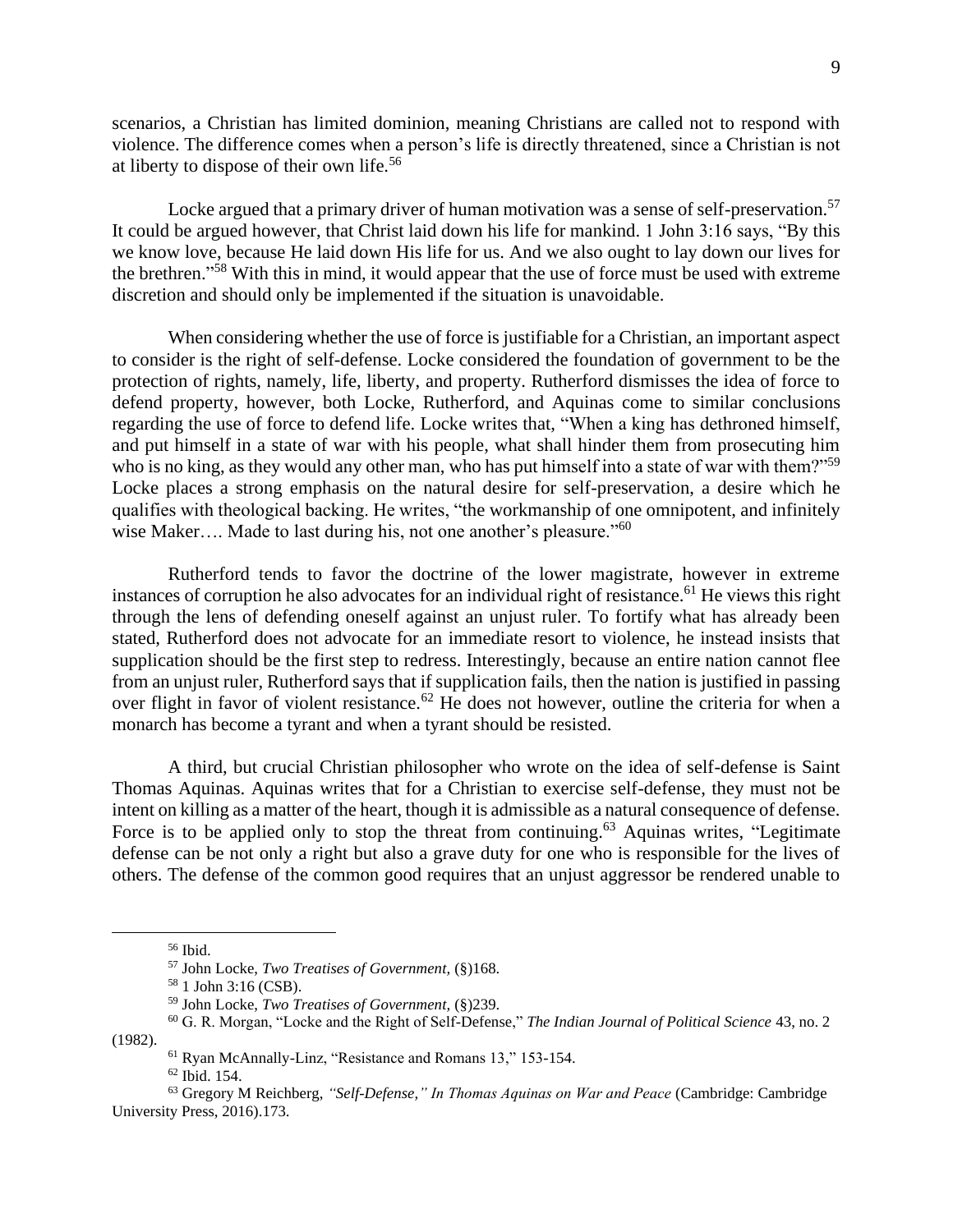cause harm." <sup>64</sup> This theory justifies a Christian use of force by balancing the commands of the Bible to love one's neighbor as oneself, as well as to defend the innocent.

#### **Findings and Conclusion**

Are Christians to abide by the idea of unlimited submission? It would not seem so. Scripture seems to support the notion that Christians, as individuals, have a duty to resist unjust authority when it conflicts with God's commands. Christian tradition has been split into two camps regarding the issue of violent resistance, that of the doctrine of the lower magistrate, and that of the individual right of resistance. Perhaps the best solution lies somewhere in the middle. Glenn Sunshine writes, "Goodman's treatise argued that although it would be best if resistance to tyranny were led by the lesser magistrates, if lower officials failed to take that responsibility, the common people could rise against the tyrant."<sup>65</sup> The latter option can only be implemented in an extreme scenario where no lower magistrates exist as a remnant of just authority. This situation seems highly improbable, though not impossible.

Christian individuals also have a right to self-defense, though that right should only be executed with extreme caution and prudence. It would seem that despite Locke's right of resistance being grounded in social contract rather than covenant, the biblical principle still seems to support his theory to a degree. Christians should first appeal to a lower magistrate to redress a tyrannical authority. In the absence of any just authority, scholars differ as to whether Christians can use force in order to throw off tyranny. Their difference of opinion may depend on their beliefs regarding whether governments are formed as social contracts or as covenants. In either case, Locke was clearly influenced by the Protestant resistance theories and Anglo traditions of his time.

Because reason and revelation are not mutually exclusive, it remains true that Christians as individuals can exercise resistance to unjust commands where lesser magistrates have failed, though they should do so with caution, and only after prayer and supplication. Christ rebuked Peter in the garden of Gethsemane for his actions, "Then Jesus told him, 'Put your sword back in its place. All those who take up the sword will perish by the sword."<sup>66</sup> It is clear that while Christians indeed have the right to resist and defend themselves against tyrannical government, they should not seek out violence nor should they use it as a first resort. Christians are not called to live by the sword. They must be primarily focused on furthering the kingdom of God and should be ready to die for their faith if necessary. After all, death is not the end for those who are in Christ.

<sup>64</sup> Reichberg, *"Self-Defense,"* 173.

<sup>65</sup> Glenn S. Sunshine, *Slaying Leviathan,* 116.

<sup>66</sup> Matthew 26:52 (CSB).